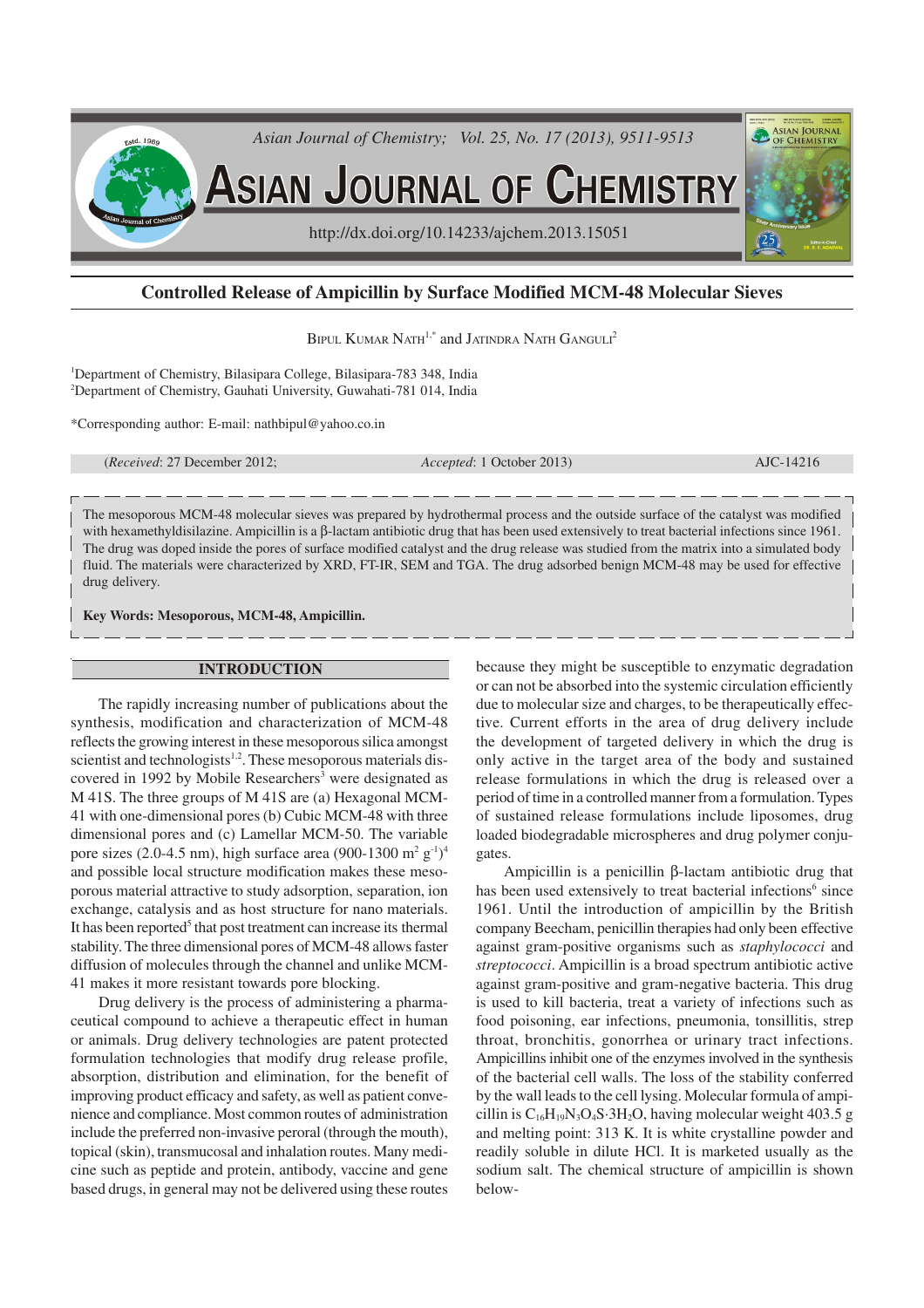



In this work we have reported the synthesis of MCM-48, its surface modification, ampicillin loading and its release in simulated body fluid.

## **EXPERIMENTAL**

The materials used were tetraethylorthosilicate (TEOS) (Merck), N-cetyl-N,N,N-trimethylammoniumbromide (CTAB) (Merck), ammonium hydroxide (Merck), ethanol (Merck). Hexamethyldisillazane (HDMS) (Merck), sodium chloride (Merck), potassium chloride (Merck), sodium bicarbonate (Qualigen), calcium chloride (Merck), hydrochloric acid (Merck), trisbuffer (CH<sub>2</sub>OH)<sub>3</sub>CNH<sub>2</sub> (SRL), MgCl<sub>2</sub>·6H<sub>2</sub>O (Merck),  $Na<sub>2</sub>SO<sub>4</sub>$  (Merck),  $K<sub>2</sub>HPO<sub>4</sub>·3H<sub>2</sub>O$  (Merck), Ampicillin locally procured from market.

The IR spectra of the compounds were taken in KBr pellet with a Perkin Elmer RXIFT-IR instrument. The XRD of the powdered samples were recorded between 1-10º 2θ values in a powder diffractometer with  $CuK_{\alpha}$  radiation at IISc, [40 kV, 60 mA] using a Rigaku instrument at 0.02º step size and 1 s step time. The SEM image of the samples were recorded with a LEO (Carl Zeiss) Microscope at IIT Guwahati. The surface area of the catalyst was determined with Micromeritics-Tristar-3000 instrument after degassing the sample at 373 K for 1 h and then degassing at 523 K for 3 h. The release pattern of ampicillin drug was studied with the help of UV spectrometry.

**Hydrothermal synthesis of MCM-48:** The synthesis of MCM-48 was done by literature procedure<sup>7-9</sup>. One part of the product was calcined at 823 K for 6 h by initial slow heating at 5 K per minute in a programmable Muffle furnace (LAB TECH).

**Modification of outside surface of MCM-48 molecular sieves:** The outside hydroxyl of the surface of MCM-48 was encapped by reaction with  $HDMS<sup>10</sup>$ . About 0.5 g of calcined MCM-48 was mixed with a mixture of 10 mL of HDMS and 5 mL of ethanol at room temperature and stirred for 24 h. The solid product was filtered and washed with absolute ethanol and dried at room temperature<sup>11</sup>.

#### **RESULTS AND DISCUSSION**

**IR Study:** The IR spectra of the MCM-48 samples (Fig. 1) shows stretching vibration of silanol -OH at  $3445 \text{ cm}^{-1}$  and the bending vibration of  $H_2O$  at 1591 cm<sup>-1</sup>, the asymmetric and symmetric vibrations of Si-O at 1084 and 795 cm<sup>-1</sup>, respectively. The sample shows additional bands due to C-H stretching and bending at  $2910$  and  $1452$  cm<sup>-1</sup>, respectively from the template. The bands at  $1229 \text{ cm}^{-1}$  is due to -Si-O-Siasymmetric stretching and the bands at  $463 \text{ cm}^{-1}$  is due to  $-Si-O-Si-$  bending and also the bands at  $1500-1400 \text{ cm}^{-1}$  is due to C-H bending of surfactant hydrocarbon $^{12,13}$ .



**XRD studies:** The XRD plot of MCM-48 samples shows the characteristic peak at  $d = 39.14 \text{ Å}$  (211 plane),  $d = 23.8 \text{ Å}$ (400 plane), 20.6Å (420 plane), 19.02 Å (332 plane) and 18.8  $\AA$  (422 plane) consistant with literature values<sup>14</sup>. The characteristic  $d_{220}$  peak of MCM-48 was obtained at 32.07 Å in the sample. The XRD plot of drug loaded surface modified MCM-48 samples also shows (Fig. 2) the characteristic  $d_{220}$ reflection.



**Scanning electron micrograph (SEM):** The SEM image shows (Fig. 3) that the particles were free standing with some aggregation. The particles were varied shape of size 660-840 nm. A close look reveals the unique crystalline morphology.



Fig. 3. SEM images of MCM-48 modified MCM-48

**Nitrogen adsorption/desorption isotherm:** The nitrogen adsorption isotherm shows the type IV isotherm of mesoporous